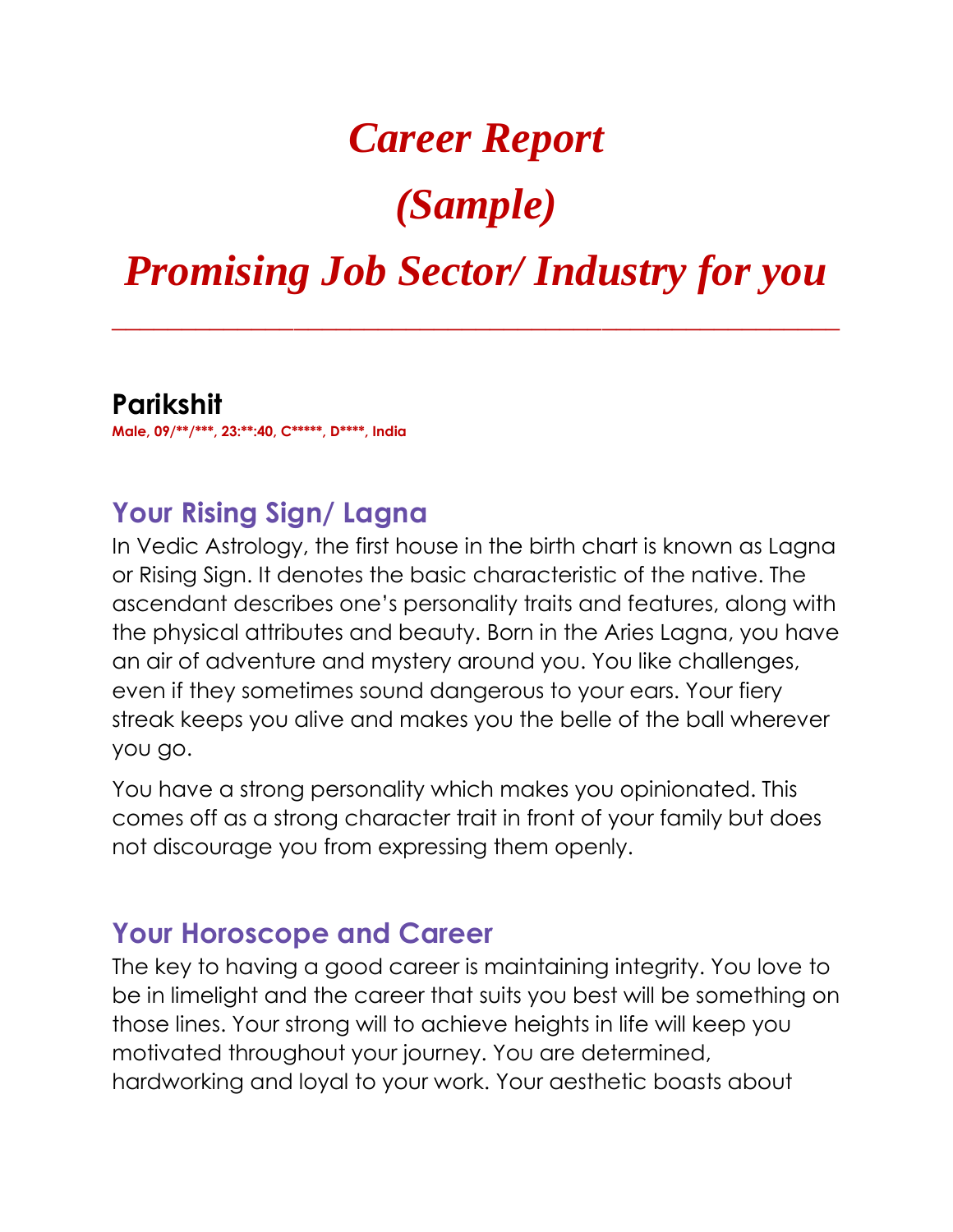confidence and strong willpower. Your ambitious attitude will help you achieve a lot more than you anticipated in life.

You are a great friend to all those who are in dire need of support. But when it comes to vengeance, you will no stone unturned. Your thought process will wither move eyebrows or mountains, but will not let you sit back and look at like an audience member.

Your 10th lord of profession Mars is placed in the 6th house and is debilitated (adverse) in the horoscope. By virtue of the improved position of Mars in D-9 chart, the adverse effects have been minimized to an extent. But on the other hand, the Mercury-Ketu conjunction with Mars in the 6th house of service indicates that your life shall not be free from enemies who will give you a hard time when the situation is already way too challenging for you.

 You shall rise in life through constant hard work and sensible planning. Your ability to cut through the competition and manipulate people around you would provide you with an upper edge over everyone else.

## **Positive And Negative Outlook with respect to your Kundli**

With Saturn aspecting the 10th house of Profession and own sign of retrograde Jupiter, you shall always remain dissatisfied with your growth. Despite the constant success at the work front, you will have a hard time coping up with all of it. You might take all the success to your head which could prove to be a problem.

You love money and the advantages it brings with itself, but you tend to take the acquisition of money as a challenge and this often leads to deviate from set targets. If you can restrain yourself from this success shall be surely on your way.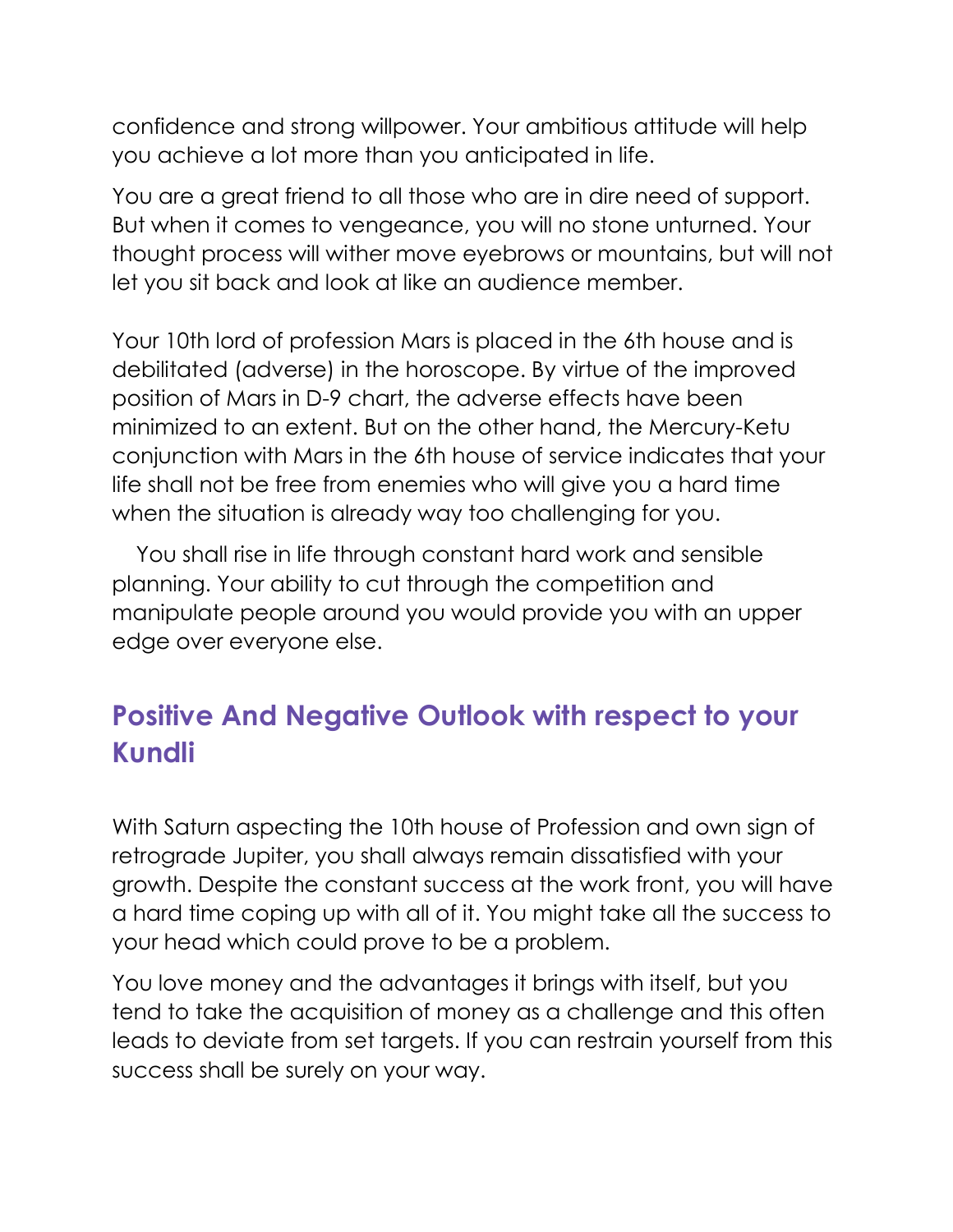### **Promising Job Sector/ Industry for you**

As per your natal chart, with Saturn-Venus combination in Taurus sign and aspect of these on the 10th house, you shall have a promising career as a mechanical engineer. Further, astrological implications present in your chart indicate that you have better prospects in service until the 36th year of age. After this, self-employment is a better option for you. Service or Business in cable manufacturing and related items, electronic peripherals or items, plastics or export of metal artefacts may yield profitable returns to you. The best way to grow for you is by venturing out in the world of technology. The best field for you to grow in is the field that involves the most with techsavvy innovations and doodling around in the same field. Your mind is analytically bent and to function properly you will be trying hard to stay connected to that side. In case you don't get to use it, you will be struggling until you find it. The most promising sector would be the IT Sector for you. You will be loving each and every moment of being in there. The chances of you attracting a job that's worthy of your talent are high in the second half of the year.

The success rate for any job that you undertake in this field will yield you excellent benefits. The more technological the work, the more equipped for you. The right Job in this field is expected to enter your life after September, so be prepared to seek the right one just when the iron is hot!

### **Career Obstacles & Problems**

You cannot be a slave to anybody. Because of this quality, you will not take up a job which involves subordination in its true meaning. You cannot be a 'yes master' even to your boss.

 Self-respect and dignity are foremost for you. Any adverse comment on this jolts you down to tackle the things. You are a person who has risen in life from bottoms. There is no sheer luck for